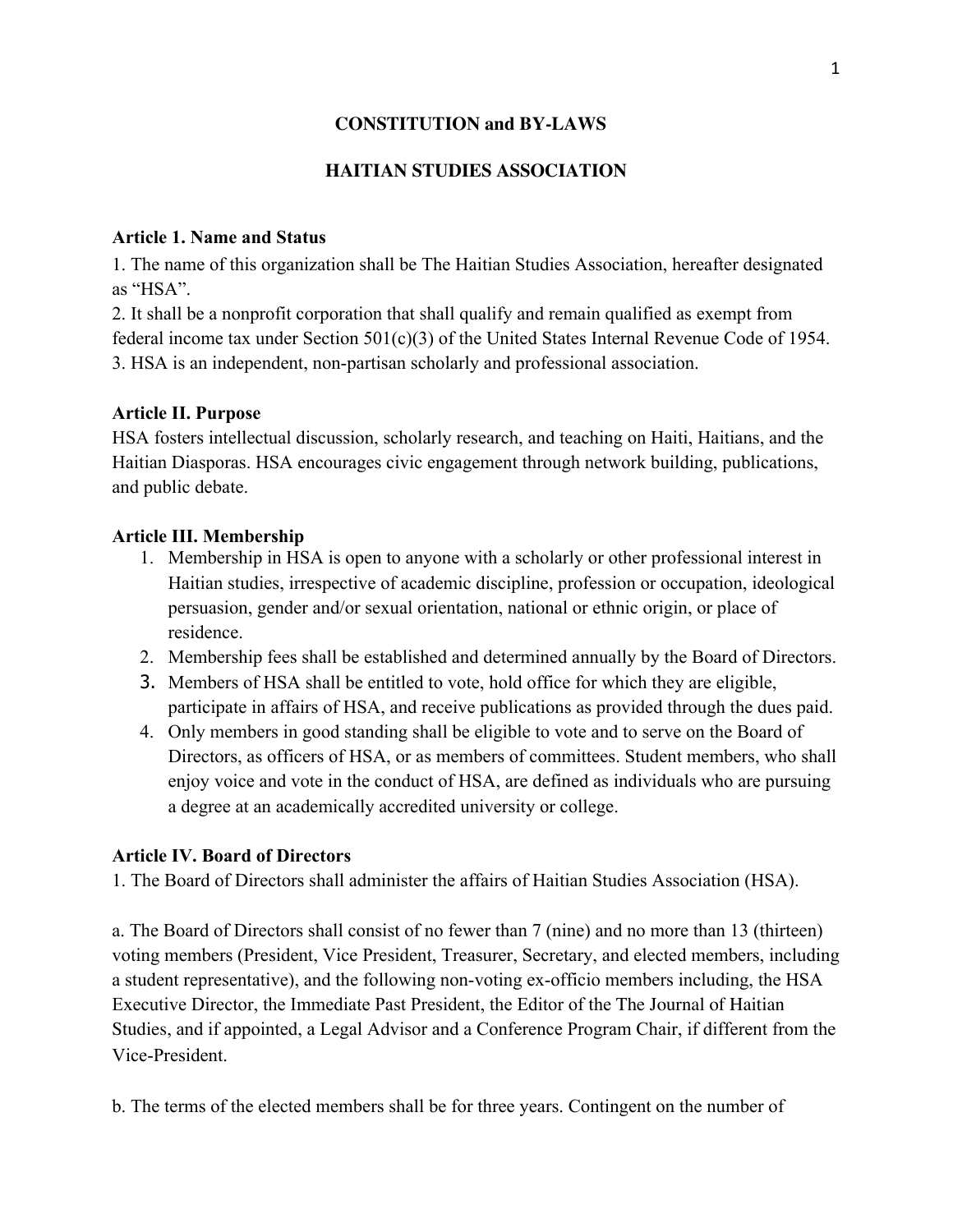vacated positions, new members shall be elected every year electronically or by paper ballot at the annual meeting as prescribed in the By-Laws.

2. The Board of Directors shall carry out HSA's mission, purposes and goals, and promote its professional interests. The Board must also ensure that ties are maintained with Haitian academic institutions.

3. The Board of Directors shall oversee the business of the HSA, manage its properties, receive gifts, grants, and donations; approve and implement annual budgets, and take all the necessary actions in the interest of HSA.

4. The Board of Directors shall teleconference at least four times per year or as frequently as the interests of HSA dictate, and meet at least twice a year in person. The President is empowered to call meetings of the Board of Directors, and is required to do so on the petition of four board members. The Executive Director can formally request a meeting of the Board of Directors.

5. The Board of Directors is authorized to call meetings of the general membership.

# **Article V. Officers**

1. The officers of HSA shall be a President, a Vice President (i.e., the President Elect), a Secretary and a Treasurer.

2. The President shall serve a one-year term following the annual conference. The President is HSA's Chief Executive Officer and provides leadership and direction for HSA. The President is HSA's official representative and spokesperson before other institutions, groups or individuals. The President shall serve as Chairperson of the Board of Directors. The President shall convene and preside over Board meetings and the annual business meeting. The President, with the advice and consent of the majority of the Council members, shall appoint such committees as specified in the By-Laws. The President also appoints any Task Force Committee deemed necessary to carry out HSA's mission and goals. At the end of his/her term, the President along with the Executive Director shall submit a final report to the Board of Director on the conference and activities of HSA.

3. The Vice President, elected by the membership, shall serve in that capacity for a term of oneyear following the Annual Conference. Upon completion of his/her term, she/he shall become the President. The membership of the Association shall elect a new Vice President every year, by email ballot (or if necessary at the first two days of the Annual Conference), according to the procedures prescribed in the By-Laws. The Vice-President assists the President in the functioning and management of the organization and serves as Program Chair for the annual conference.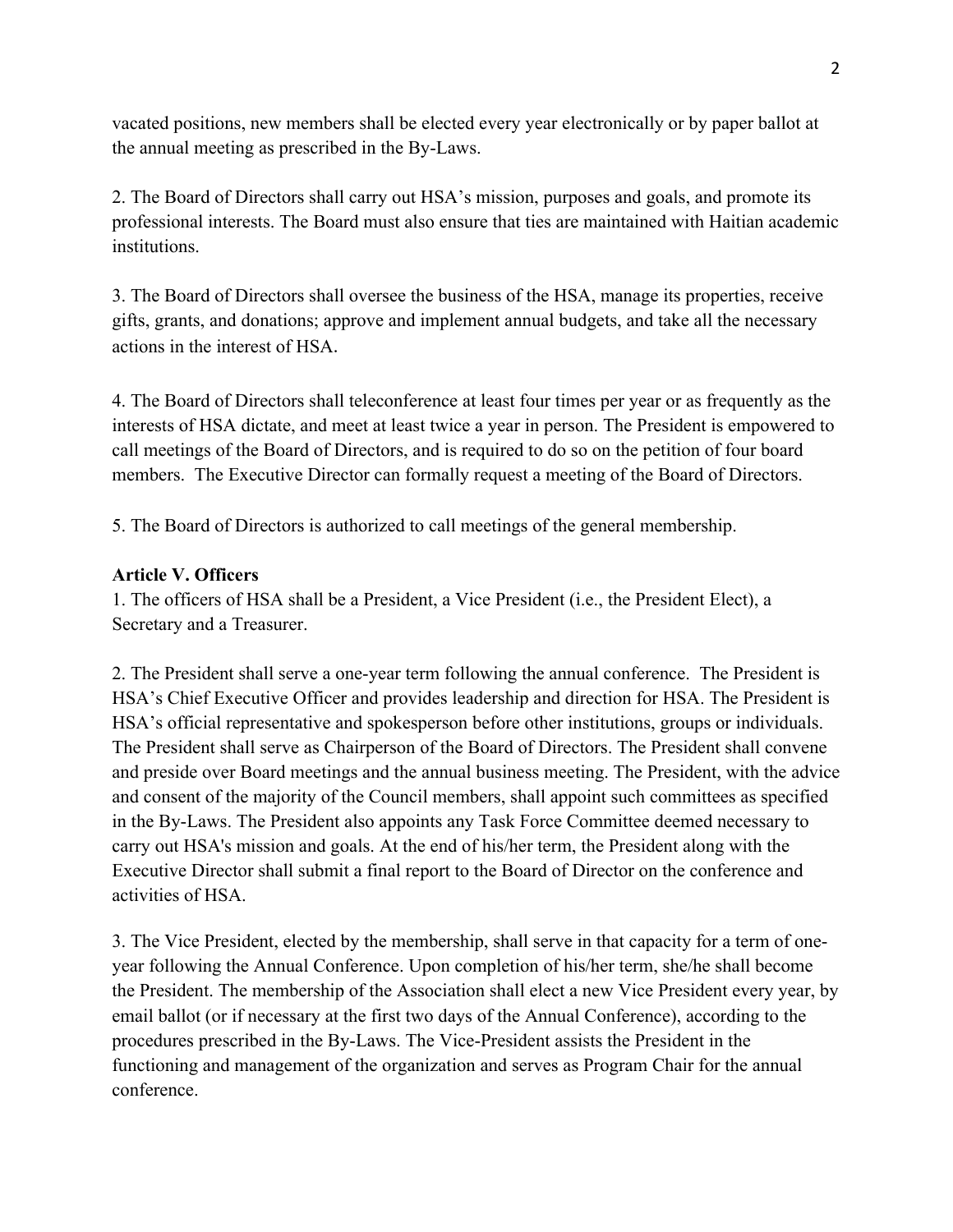4. The Board of Directors shall appoint a Treasurer and a Secretary, who would each serve a one-year term, renewable up to three years.

The Treasurer, appointed by the Board of Directors, is the officer principally concerned with financial oversight of HSA. The Treasurer advises on all financial policies and related matters. The Treasurer ensures fiscal compliance and provides oversight in the preparation of the budget and annual financial report of HSA for review by the Board of Directors and presentation to the membership. The Treasurer leads the fundraising efforts for HSA and must possess accounting and/or financial management knowledge or expertise.

The Secretary, appointed by the Board of Directors, records and executes all legal papers, documents, or instruments of the HSA, as authorized by the Board of Directors. The Secretary ensures that minutes are taken, filed and distributed. Along with the Executive Director, the Secretary ensures that all documents are filed with the office, recorded and preserved.

5. In the event of the absence, death, resignation, or incapacity of the President, her/his duties shall fall upon the Vice President, who shall serve as President through the current and succeeding year. All other members of the Board who for any reason are unable to serve (including the Vice-President) will be replaced by vote of the majority of the board until elections take place.

6. The Board of Directors shall appoint an Executive Director who shall serve at the will of the Board, under the terms and conditions agreed upon by the Board and the Executive Director. She/he shall implement policies and programs as prescribed by the Board of Directors and/or the membership. The Executive Director shall execute decisions made by the Board and make disbursement of funds for operational expenses and authorized major expenses. The Executive Director shall supervise the work of the Secretariat. The Executive Director in consultation with the Treasurer shall prepare the budget and annual financial report of HSA for review by the Board of Directors and presentation to the membership. The Executive Director along with the outgoing President shall submit a final report to the Board of Directors on the conference and activities of HSA for the prior year.

8. The Executive Committee is composed of the President, Vice President, Secretary, Treasurer, and Executive Director, in an ex-officio capacity. The immediate Past President serves in an advisory capacity. The Executive Committee meets as necessary and provides guidance to the President and the Executive Director. The Executive Committee may also consult, as necessary, with an Ad-hoc advisory council of former Presidents.

9. To limit its liability, HSA will carry non-profit insurance.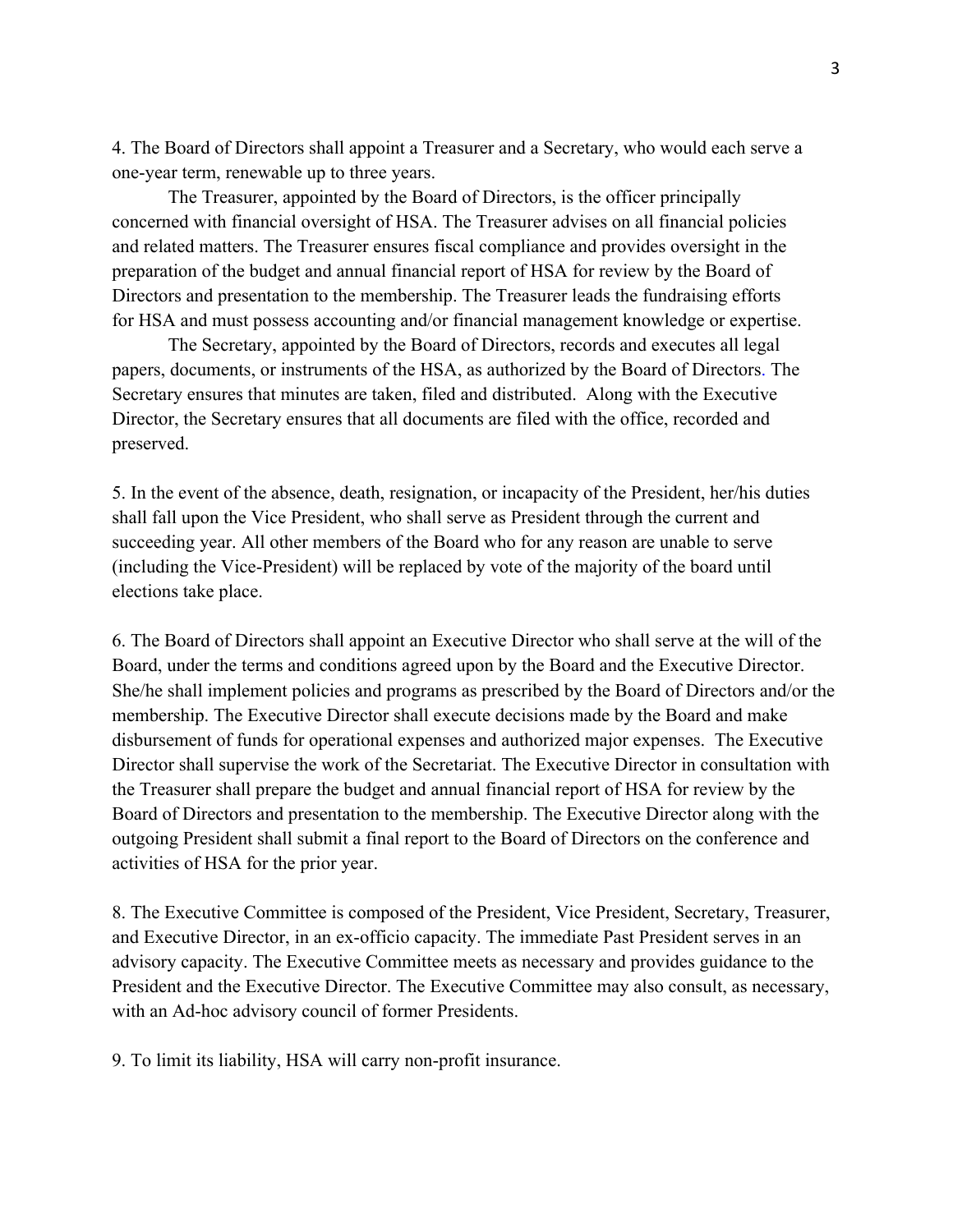#### **Article VI. Annual Financial Report**

There shall be an annual financial report of the accounts and activities of HSA prepared by the Executive Director and presented to the Board of Directors and to the membership during the Fall Conference. A mid-year report will also be submitted to the Board. If deemed necessary, the Board of Directors may commission an external financial review.

#### **Article VII. Amendments**

Amendments to this Constitution may be proposed by two-thirds of the membership of the Board of Directors, or by a petition of twenty-five members in good standing whose dues are current. Ratification of such amendments shall require approval of a majority of those members who vote within thirty days following the distribution of ballots to all members, either in person, on the official website or by emailing. The date by which ballots must be received will be printed on the ballot or announced on the website. The Executive Director is responsible for the distribution, counting, and reporting of results to the Board of Directors and to the membership. More than one person should be present for counting the ballots.

#### **Article VIII. The Journal of Haitian Studies**

The Journal of Haitian Studies (JOHS) is the official publication of the Haitian Studies Association. JOHS is a refereed journal headquartered, published, and managed by the University of California, Santa Barbara. The Haitian Studies Association's current membership fee includes a subscription to the journal. The Editor of JOHS or his/her designated representative presents a report to the HSA Board of Directors and to the membership at its annual meeting.

### **Article IX. Ethics and Professional Conduct**

It is incumbent upon all members to carry out their professional duties in ways that convey respect for the integrity of HSA as an organization and to uphold the status and rights of all members regardless of gender identity and expression, age, sexual orientation, nationality, ethnicity, race, or religious beliefs and practices.

#### **BY-LAWS**

#### **Article I. Nominations**

1. A Nominations and Elections Committee of no fewer than three persons, and no more than five, shall be appointed by the Board of Directors every year to select and vet candidates for Vice President and members of the Board of Directors. The Committee will be appointed at least eight weeks prior to the scheduled elections. One member of the current Board of Directors shall serve on the Nominations Committee as liaison with the Board.

a. In constituting the Nominations and Elections Committee, the Board of Directors shall allow for geographic diversity, range of disciplines and academic ranks. Article IX of the present document, as well as any other priorities identified by the Board shall also govern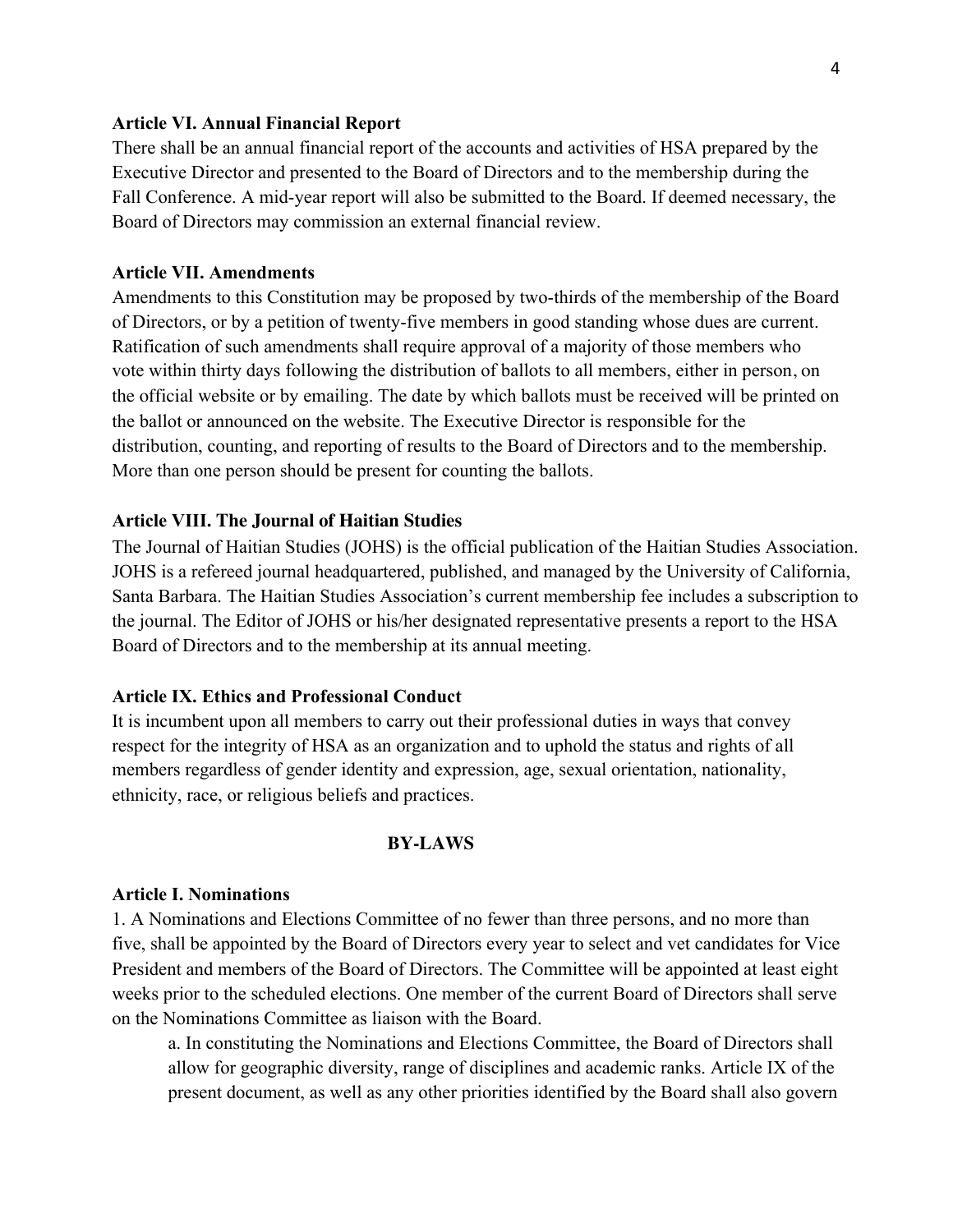the appointment of the Nominations and Elections Committee.

b. The Nominations and Elections Committee shall propose electoral candidates for vacant positions on the Board of Directors and for Vice President.

c. The Nominations and Elections Committee shall submit the names and contact information of the nominees accompanied by short bios and a justification for the recommendation.

d. Self-nominations are accepted and shall be subject to the same vetting process as nominations generated by the Nominations and Elections Committee. Calls for nominations will be announced no later than six weeks before the annual Conference.

2. Qualifications of Board Members

a. Each nominee must have attended at least two of the last five HSA conferences and be a HSA member in good standing. Nominees must have demonstrated commitment to Haitian Studies and made contributions to the field appropriate to their rank and field. b. There shall be a designated student member. The nominee must have attended at least one of the last three conferences and be a member in good standing and must demonstrate a potential for making contributions to the field of Haitian Studies. In the event that the student member is no longer a student, s/he will continue to serve as a board member until the next scheduled election. The student representative will receive an established and set stipend to attend the HSA annual meeting.

c. The Board of Directors in reviewing qualifications of candidates shall seek geographic diversity, including representation from academic institutions in Haiti, and representation from scholars from a range of disciplines as well as from different academic ranks and positions. Other criteria outlined in Article IX will also be adhered to.

3. Candidates for the Vice President shall be nominated according to the following procedures: a. The Nominations and Elections Committee shall nominate at least two candidates for the available position.

b. Each nominee for Vice President must have demonstrated a significant commitment to HSA, having attended at least three of the last five conferences, served in other capacities and be a member in good standing. Nominees must have made a significant contribution to the field of Haitian Studies commensurate with their rank and field.

#### **Article II. Elections**

Members of the Board of Directors shall be elected according to the following procedure: 1. The Vice President and the members of the Board of Directors shall be elected by email ballot sent once a year by the Secretariat to all members in good standing and/or by paper ballot at the annual conference.

2. The Secretariat shall assist the Nominations and Elections Committee in the provision of information to the membership. It will review the ballot of candidates in order to ensure candidate qualifications and verify that the By-laws are followed; it will enter on an official ballot the names of the candidates proposed by the Nominations and Elections Committee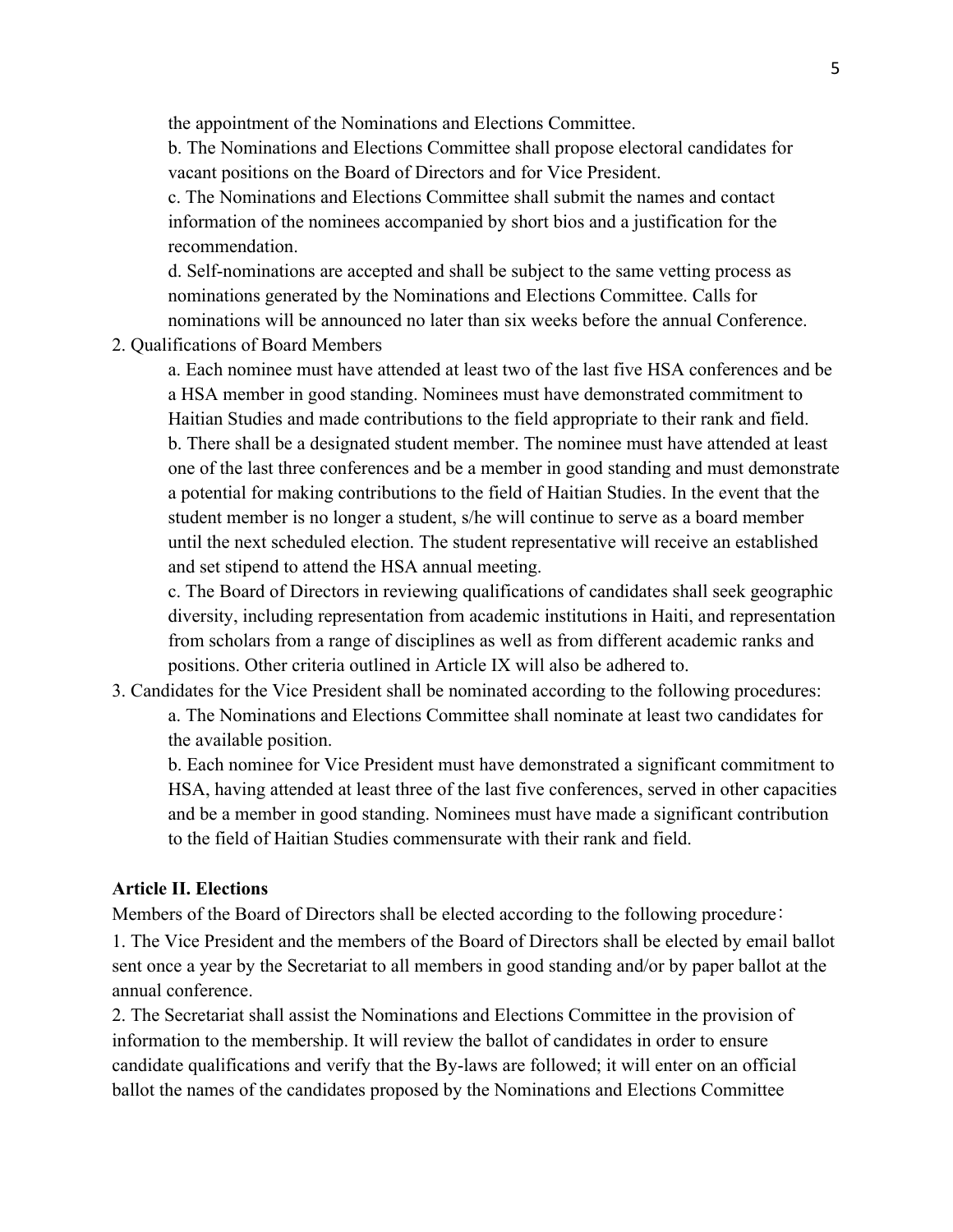together with the names of the candidates who have self-nominated providing that these candidates have been vetted by the Nominations Committee.

3. The Executive Director shall be responsible for sending ballots no later than four weeks before the annual Conference. S/he is also responsible for counting ballots as well as submitting a report to the President and the Nominations and Elections Committee.

4. Candidates who receive the highest number of votes are the new elected members. The other candidates remain alternates who may be chosen by the Board of Directors to fill a vacancy.

5. Election results will be announced at the Annual Conference and published in the HSA newsletter, as well as the official website.

## **Article III. Removal of Officers and Board Members**

If a member of the Board of Directors does not attend three consecutive Board meetings said member may be asked to vacate the office by a majority vote of the Board of Directors. An elected officer or member of the Board of Directors may be removed from office for cause by a petition bearing the signatures of two-thirds of the Board's members.

## **Article IV. Commissions, Committees, Task Forces, and Sections**

1. Appointments to all bodies named herein shall be used to broaden membership participation in HSA and strengthen the scholarly mission of the association.

2. There shall be eight standing committees: (1) the Executive Committee, (2) the Nominations and Elections Committee, (3) the Communications Committee, (4) the Resource, Mobilization and Recruitment Committee (5) the Conference/Program Committee, (6) the Awards Committee, (7) the Emerging Scholars Committee and (8) the Growth and Futures Committee. When deemed necessary the Executive Committee may decide to combine the duties of two committees to manage workload.

3. With the exception of the Executive Committee, all committees are open to members-at-large and must have at least one current Board Member as liaison. While leadership of the committee can be delegated to a HSA member at-large the Board member is still ultimately responsible and accountable to the Board.

4. The President may elect to create new Task Forces or Ad hoc Committees specifying, in each case, the responsibilities and purpose of such groups as well as the duration of the assignment. The President shall appoint the Chairperson and the members of Task Forces taking into account the recommendation of the Board of Directors.

5. The Board of Directors may approve the creation of HSA research-based Sections for purposes of conference presentations and/or research activities supported by HSA (e.g., Women's caucus, LGBTQI working group or Religion Section).

6. The chairperson of each committee shall make a report on the work of her/his committee at regular intervals as may be requested by the President.

7. No funds shall be solicited or accepted by any commission, committee, Task Force, or Section, without the prior approval of the Board of Directors.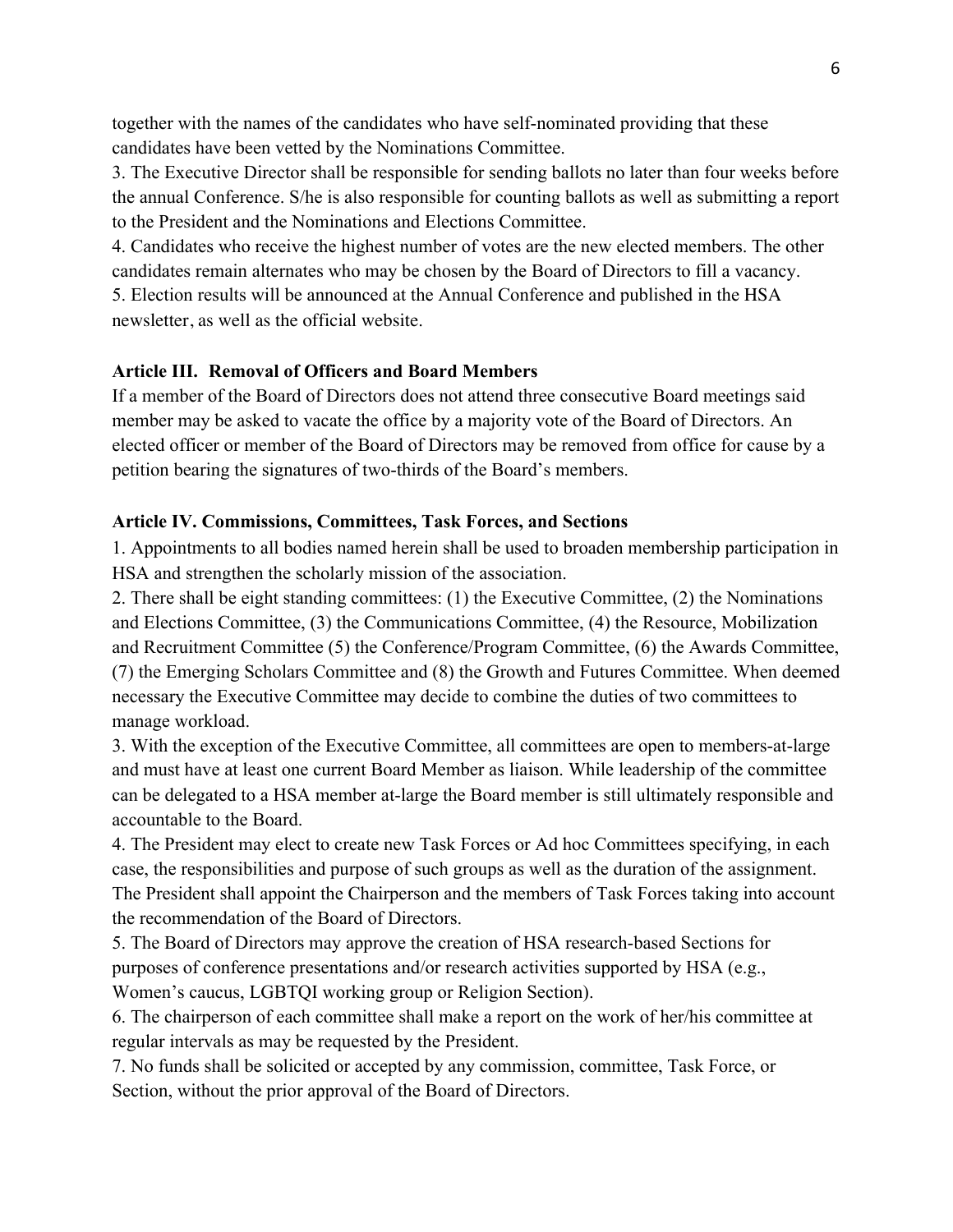8. No commission, committee or Task Force shall be allowed, without the Board of Directors' authorization, to create or ask to have created any subordinate bodies such as subcommittees or working groups.

## **Article IV. Committees**

**1. The Executive Committee,** as described in Article V. section 8 of the Constitution, advises the President and assists as needed on matters pertaining to the operation of HSA. This committee meets outside the regularly scheduled board meeting.

**2. The Nominations and Elections Committee**, as described in Articles I and II of the By-laws, appointed by the Board of Directors every year to select and vet candidates for Vice President and Members of the Board of Directors and assure scheduled elections are open to all qualified members and held in a timely manner.

**3. The Communications Committee** assures timely and adequate communication with HSA members and the public using social media and other communication tools.

# **Committee's Duties**:

a. Assure the creation and implementation of an annual communications plan

b. Notify the public, the membership and others in a timely manner of any key developments related to HSA activities, programs or membership drive

c. Ensure that all information on the HSA website is current; work with the secretariat to ensure relevant information is posted, including, composition of board members, composition of committees, funding opportunities, awards, and so on

d. Ensure Facebook, Twitter, and Constant Contact accounts are regularly updated

e. Circulate the annual Call for paper widely through our own venues and via other organizations

f. Update and manage photo albums on website

g. Serve as a liaison for communication with the Journal of Haitian Studies

h. Serve as liaison with Board Members and volunteers to ensure timely translation, distribution and postings of all documents and postings.

# **4. The Resource, Mobilization and Recruitment Committee** will pursue appropriate avenues

for raising funds to carry out the mission of HSA and put in place strategies to increase outreach and membership. The HSA Treasurer chairs this committee.

# **Committee's Duties:**

# **Fundraising and Grants**

a. Assure the creation and implementation of an annual development plan

b. Identify, contact and maintain positive relations with foundations and donors; maintain records and profile of donors and funders

c. Coordinate the development of informational documents and letters for funders while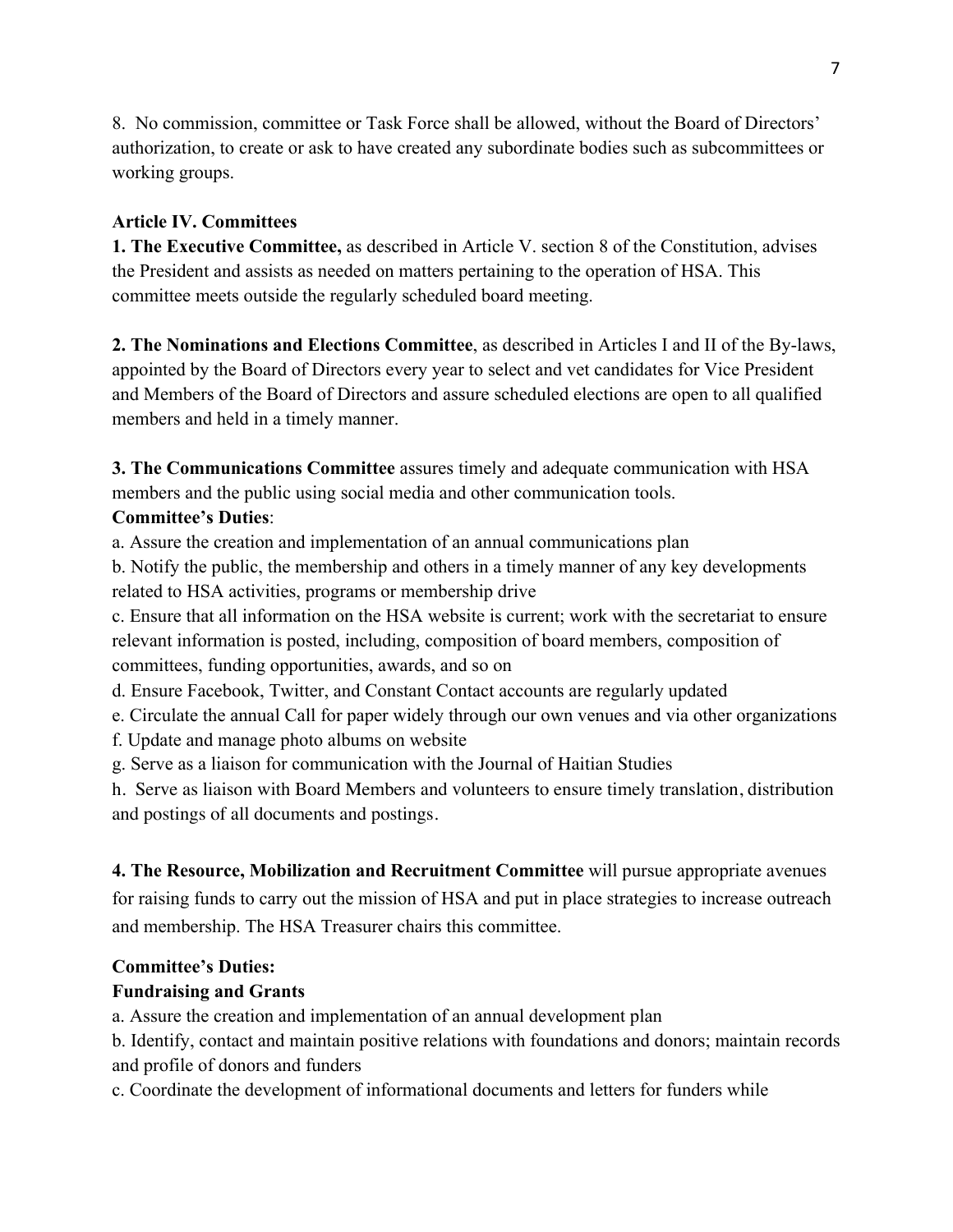maintaining contact with other committees and board members to assess and target HSA needs d. Work with secretariat to mail publicity material, flyers, and announcements to donors and foundations

e. Take the lead in writing grants to support the yearly conference and other HSA projects and activities; seek assistance from other board members and members at-large to contribute to proposal and grant writing

f. Send acknowledgment letters to donors and foundations; contribute to the preparation of reports to foundations

g. Coordinate with JOHS office to send copies of the Journal of Haitian Studies as part of HSA's outreach and development efforts.

## **Membership**

a. Work with Communications Committee to send annual call for Membership to appropriate list serves, universities, and organizations and post information on HSA website and other venues b. Develop a yearly HSA membership brochure [including an e-version], which will include application form and dues; work with Communications Committee to post membership information on website; disseminate brochure to Emerging scholars

c. Request the assistance of Board Members and Members at-large to disseminate brochures and e-versions on their campus, place of employment and at other conferences

d. Make recommendation to the Board about membership fees and dues

e. Engage other members of the Membership Committee to participate in any membership drive undertaken at the request of the Board of Directors.

f. Make crosscutting recommendations from membership.

**5.** The **Conference and Program Committee** is tasked with the conceptualization and the delivery of a successful annual conference. The Vice President is charged with overseeing all matters that pertain to the planning and execution of the conference.

## **Committee's Duties:**

## **Conference Planning**

a. Convene program committee and on-site/local committee

b. Work with President and Executive Director to finalize arrangements with host institution and suggest appropriate organizations to co-sponsor the conference; Help negotiate funding with host university

c. Oversee all logistical aspects of the conference, including working with local committee to secure rooms and equipments, book hotels, make catering arrangements, and recruit volunteers

d. Work with secretariat to make travel arrangements for speakers and guests

e. Work with secretariat to prepare program for printing and distribution

f. Prepare conference budget with Executive Director and coordinate fundraising efforts with Resource, Mobilization and Recruitment Committee

g. Prepare report summary about conference activities to be submitted to the Board of Directors.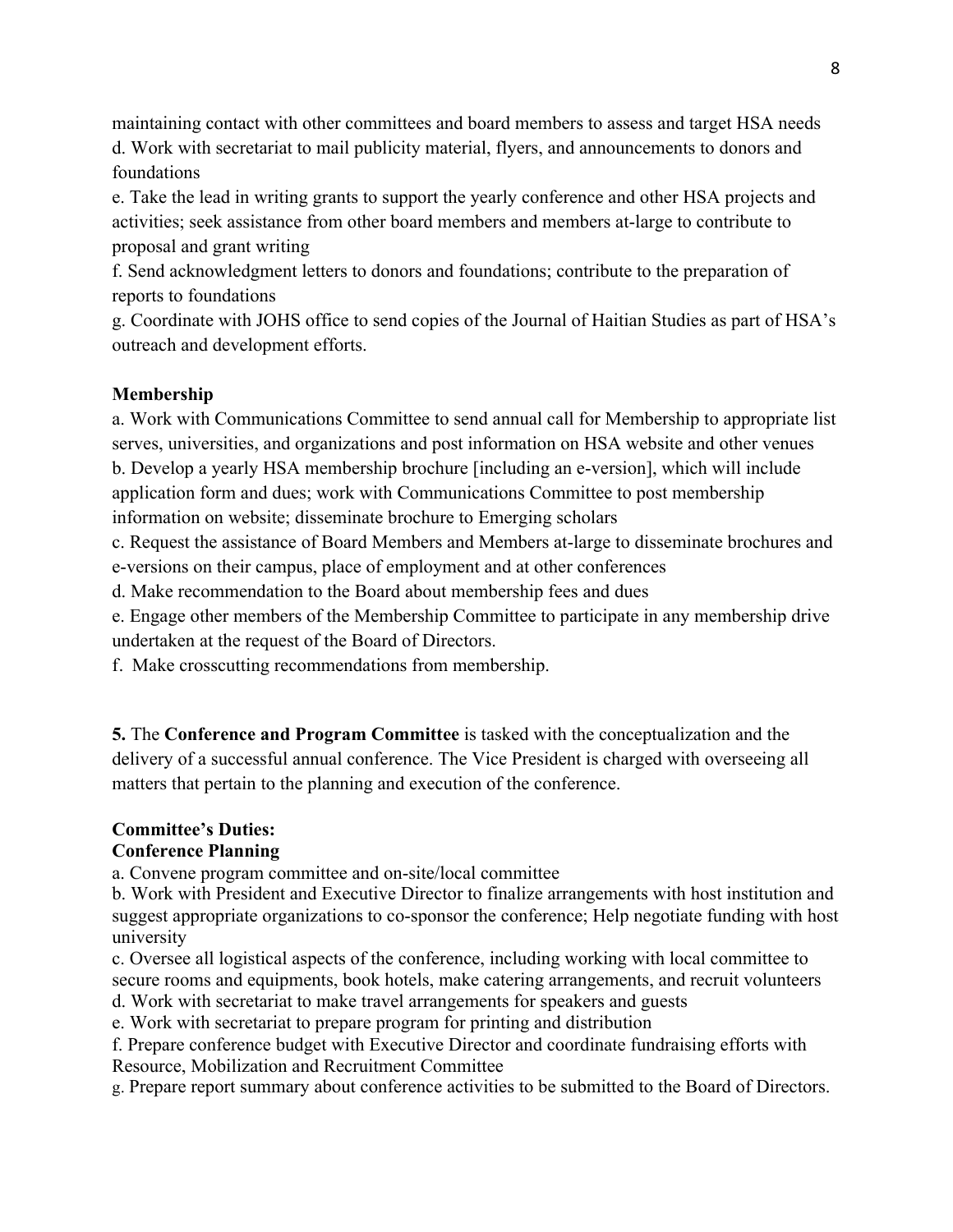### **Program Committee**

a. Select Program Chair, may be the Vice President or another Board Member b. Propose conference theme of interest and relevance; finalize theme with Board Members c. Take the lead in drafting the Call for Papers and finalize call with ad-hoc committee; request from Communications committee translations of Call for Papers to be posted and distributed d. Oversee the peer review process; secure appropriate reviewers; work with secretariat to ensure the integrity of the review process as well as the quality of the proposals accepted e. Ensure timely notification of participants about decision on proposal submission

f. Propose Keynote Speaker to the Board and make suggestions for Plenaries

g. Prepare draft of program and organize panels, ensuring the highest academic standards in the conceptualization and final preparation of the conference program.

**6. The Awards Committee** is responsible for nominating candidates for the annual HSA awards and presenting the choices to the Board of Directors who then vote on the awards. A call of nomination is also send to the general membership. The annual awards are:

- **Award for Excellence:** The Award for Excellence is presented to a person or an organization in recognition of many years of stellar contribution to the scholarship, literature, arts, or culture of Haiti.
- **Award for Service:** The Award for Service is presented to a person or organization in recognition of years of dedication and service to the Haitian Studies Association, the field of Haitian Studies, or to the people of Haiti.
- **HSA Special Award:** The HSA Special Award is given every five years to an individual or an organization for academic contributions and outstanding service to the Haitian Studies Association.
- **HSA Life Time Achievement Award:** The HSA Life Time Achievement Award is given at no special interval to recognize the entirety of a person's life achievement and his/her academic and professional contributions to the field of Haitian Studies.
- The HSA Book Award: The HSA Book Award is given in alternate years to the best book in Haitian Studies in the Social Sciences, with relevance towards the betterment of Haiti and its people [the Award is funded by the Haiti Illumination Project].
- • **The Florence Bellande Robertson Award**: The Florence Bellande Robertson Award is given in alternate years to recognize scholarship in literature or the arts that also combines direct engagement and service to the Haitian people.

### **Committee's Duties:**

a. Solicit nominations for candidates for the Award for Excellence, the Award for Service and any other special awards to be awarded that year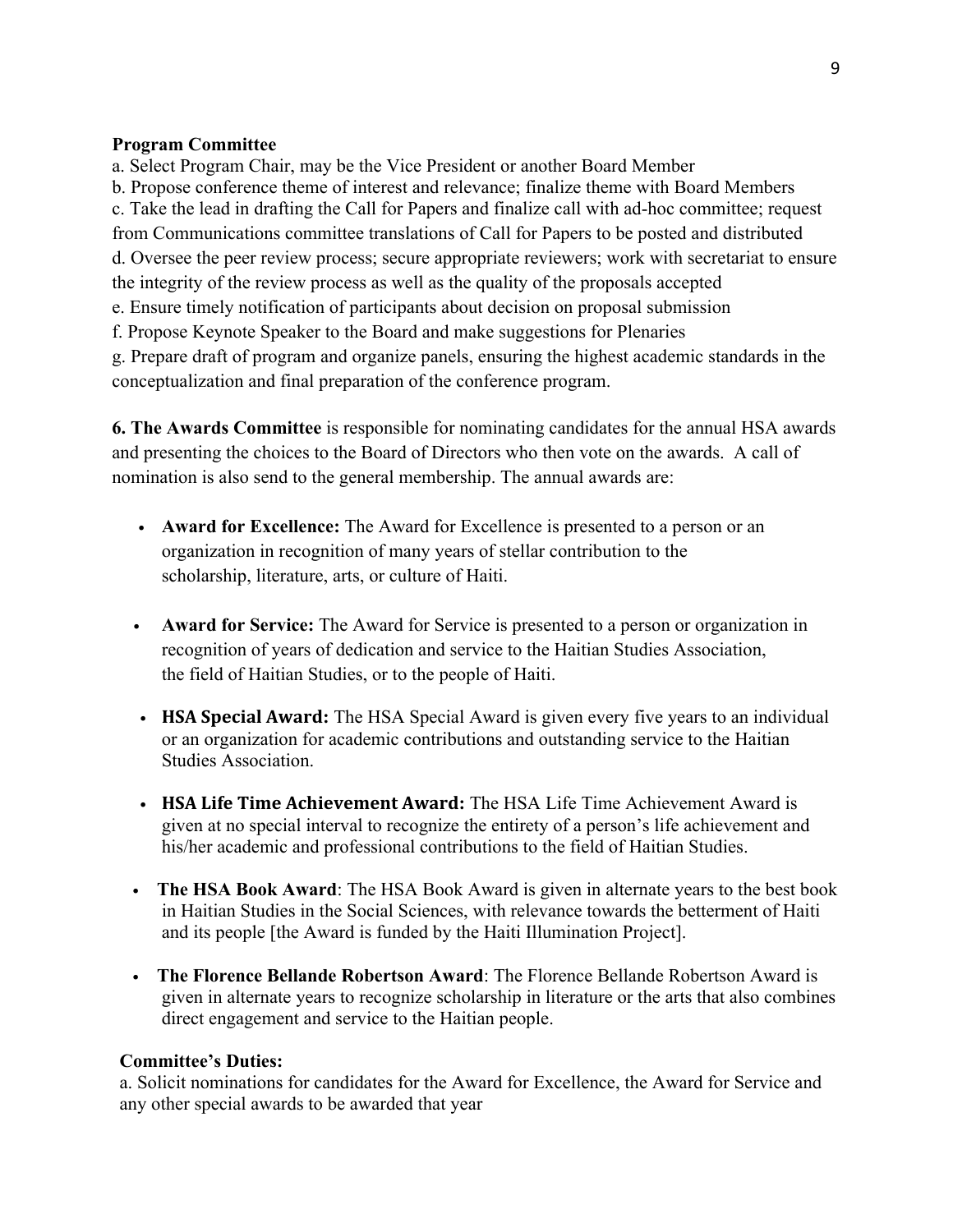b. Prepare the call for nominations for awards and ensure proper distribution of the call through the Communication Committee

c. Collect bios for the Board of Directors to ensure proper vetting and a fair selection process

d. Oversee the preparation of write-ups on awardees for the program; work with the Executive Director to prepare plaques; help President select presenters to write citation and present awards at HSA banquet

e. May be asked by the President to notify nominees; work with secretariat to make travel arrangements

f. Work with President to choose Ad hoc committees for selection of HSA Book Award and Florence Bellande Robertson Award.

**7. The Emerging Scholars Committee** provides directions to the Board of Directors on all matters that pertain to the scholarship and development of undergraduate and graduate students and all other scholars who have recently completing graduate degrees and/or at the beginning of their careers. The committee also oversees the annual Emerging Scholars events and research and travel awards. The Chairperson of the Emerging Scholars Student Committee serves on the Board of Directors; the Student Representative on the Board of Directors also serves on the Emerging Scholars Committee and serves as ex-officio on the Communications Committee to ensure that emerging scholars are part of all communication outreach.

## **Committee's Duties:**

a. Provide input to the Board of Directors on all matters that pertains to emerging scholars; serve as advocate and liaison with the Board for all HSA emerging scholars; consults with the board on any student issue that may arise and need to be brought forward to the membership

b. Ensure outreach to Haitian scholars who reside in Haiti

c. Promote the mission of the Association and work with the Membership Committee to help recruit students and other emerging scholars in all parts of the world

d. Develop and maintain a Student Page on the Association Web site with the help of the Communications Committee; solicit submissions for posting from students and emerging scholars; include information about scholarships and other professional opportunities on the webpage

e. Serve as primary contact with HSA student members and as liaison to other student organizations

f. Arrange for mentors to support and guide the work of the emerging scholars in both the US and Haiti and beyond

g. Work with students to plan the Emerging Scholars pre-conference

h. Serve as selection committee for two annual Emerging Scholars awards; set selection criteria and ensure proper vetting and a fair selection process for the awards, including the Michel Rolph-Trouillot Award given for travel from Haiti to other conference sites when applicable; notify awardees and select presenters to write citation and present awards at HSA banquet.

**8. The Growth and Futures Committee** reaffirms HSA's academic mission and seeks to develop strategies to increase the impact of its scholarly contributions both in the academy and on the ground in Haiti.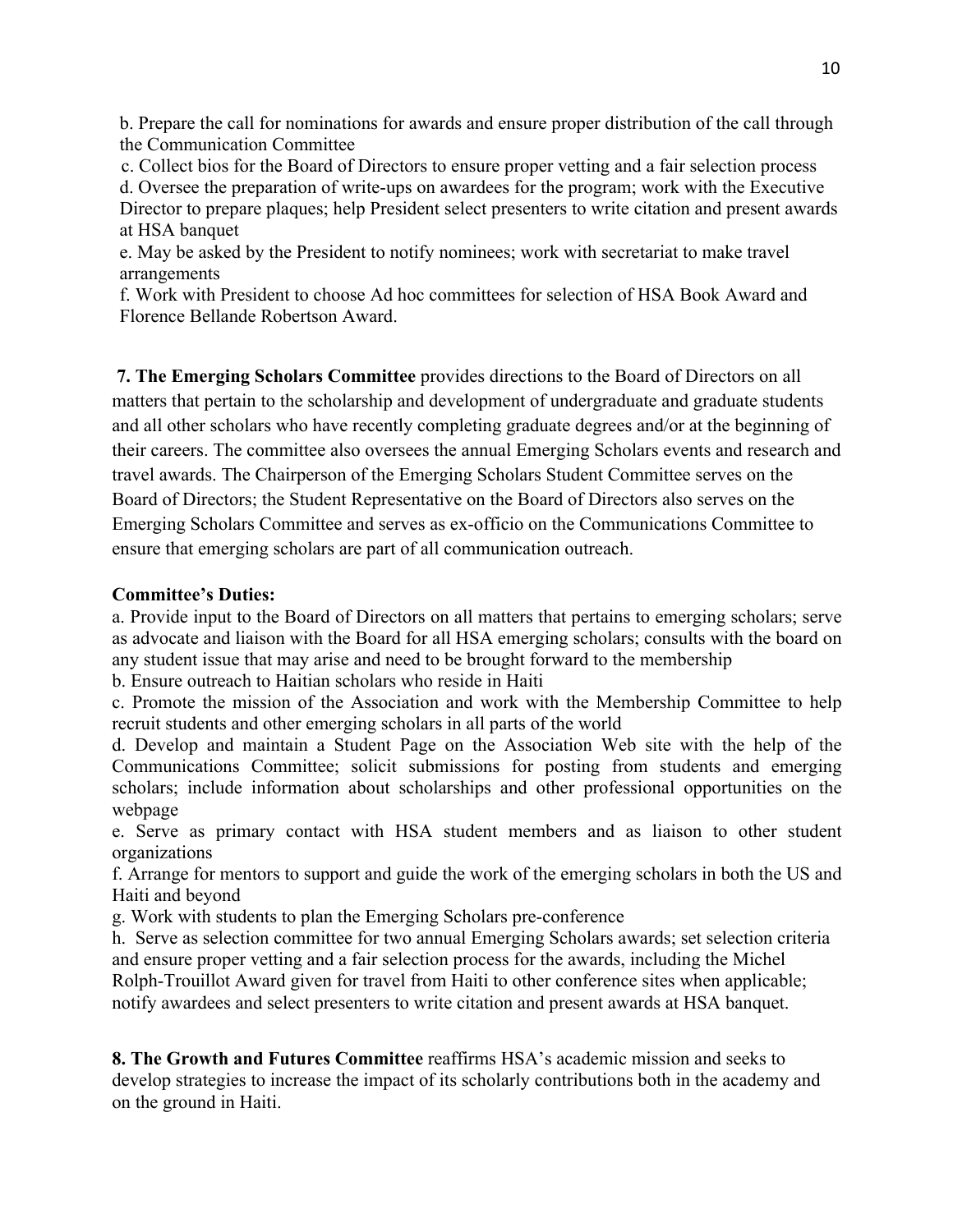## **Committee's Duties**

a. Assess and document HSA's 30-year academic contributions and impact on the discipline of Haitian Studies

b. Propose new directions and priorities to reflect changes in the interdisciplinary field of Haitian Studies and to include in addition to the social sciences and humanities, the sciences and the arts

c. Create working group and research sections to further enhance HSA's scholarly contributions d. Envision ways of further incorporating HSA's generative scholarship to address issues of human rights, education, gender and sexuality, environmental justice and health; and engage in comparative work with other nations and societies

e. Foster more intergenerational exchanges and more interdisciplinary dialogues among members g. Foster more outreach to other scholarly organizations and envision new collaborations and partnerships

h. Strengthen existing organizational structures and seek better-supported arrangements at a US accredited research university

i. Seek grants to support the work of HSA as it enters its fourth decade of academic contributions, mentoring of emerging scholars, and public involvement in Haiti and beyond.

# **Article VI. Annual Meeting**

1. A Business Meeting shall be held at each Annual Meeting, during which only members in good standing may vote. Such a vote shall be in accordance with the Constitution and By-Laws of the HSA. Neither the Constitution nor the By-Laws can be amended at the meeting.

2. The Business Meeting Agenda at the Annual Conference will be prepared by the President and will include:

a. An announcement the results of the current election by the Executive Director

b. A summary of key accomplishments and challenges that occurred during the outgoing President's tenure, as well as recommendations for the future growth

c. Executive Director's presentation and Financial Report for the previous fiscal year

d. Report on Journal of Haitian Studies

3. Any decisions made at a Business Meeting will be announced on HSA's official website. 4. The proceedings of the Business Meeting shall be governed by Robert's Rules of Order, newly revised.

5. All votes in the Business Meeting shall require a quorum, which shall consist of 20 percent of those members registered for the Annual Conference.

6. Proposals for official HSA resolutions must be sponsored by at least twenty HSA members in good standing and received by the HSA Secretariat twenty days prior to the beginning of each Conference. Proponents must (1) Provide data to substantiate the "whereas" clause; (2) demonstrate that named parties were given an opportunity to respond; and (3) propose actions that are realistic. Sponsors may support a proposal by signed mail, signed fax, or by electronic communication to the Secretariat which indicates the name and address of the sponsor(s). All proposed resolutions shall be reviewed by an Ad hoc Committee on Resolutions, consisting of the HSA Vice President and two other members of the Board of Directors appointed by the HSA President. The Ad hoc Committee may seek advisory opinions from all sources it deems appropriate, and may recommend revisions. The Ad hoc committee on Resolutions is required to